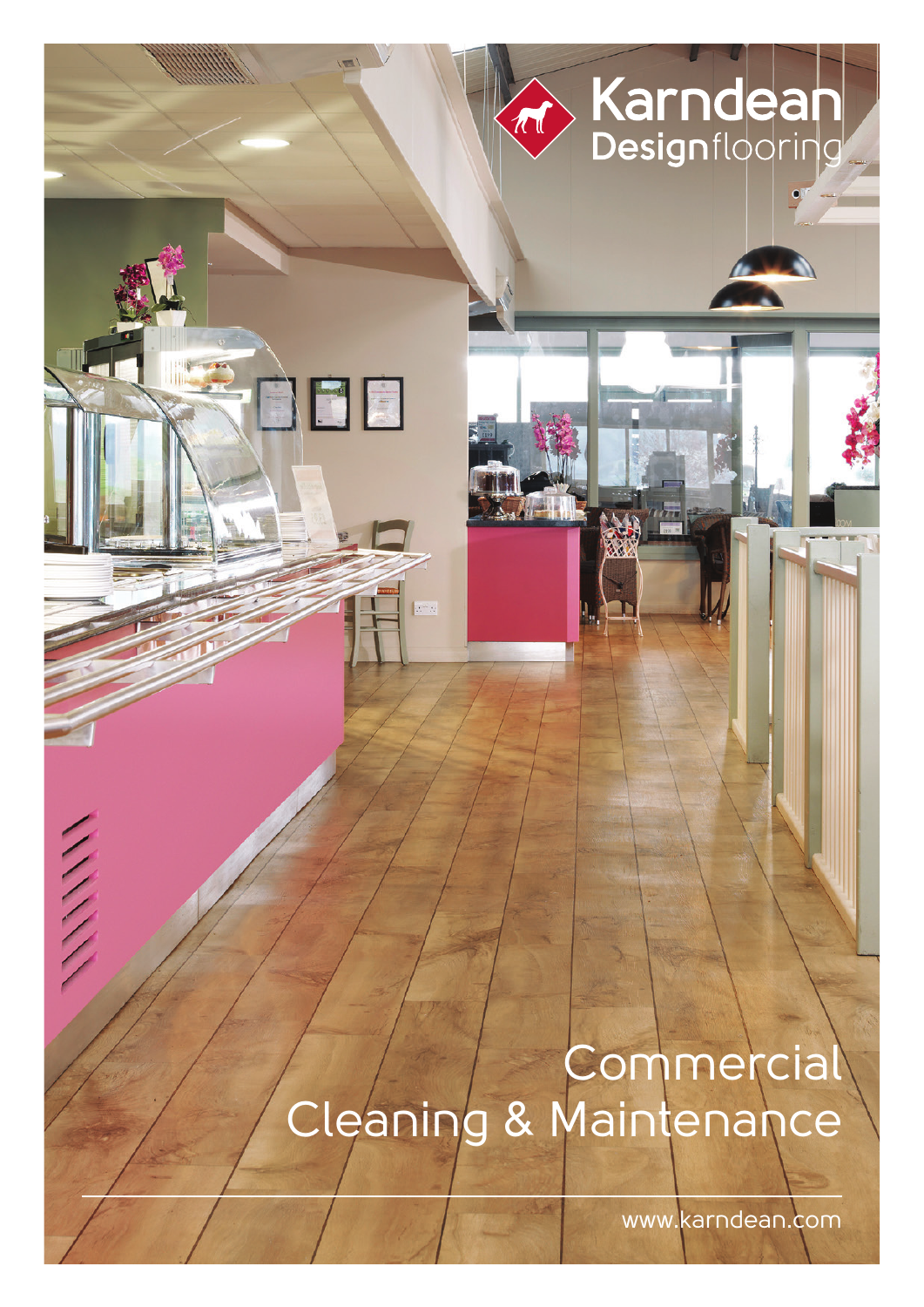Karndean floors are very hardwearing, but as with any flooring, they need to be looked after. There are many ways to protect your Karndean floor and prevent any damage. We recommend following our Cleaning & Maintenance instructions and reading our Maintenance Advice for helpful hints and tips on how to look after your floor.

**Make sure you use 'Wet Floor' signs to indicate the area being cleaned throughout the cleaning process.**



### Maintaining your floor **1**

The floor should be cleaned regularly, though the frequency will depend upon the level of traffic across the floor and the amount of dust and dirt transferred from the surrounding environment.



1. Remove loose dust and dirt from the floor using a soft brush or dust mop.



2. Dilute **Karndean Clean** in accordance with the label instructions.



3. Liberally apply the cleaning solution over the entire floor using a clean mop, then soak up the cleaning solution using a damp (not wet) mop and leave to dry.



4. Thoroughly clean the mop with cold running water.



**Karndean Clean** can be used with automatic cleaning appliances (e.g. scrubbing machines), especially for larger areas or for the removal of stubborn dirt.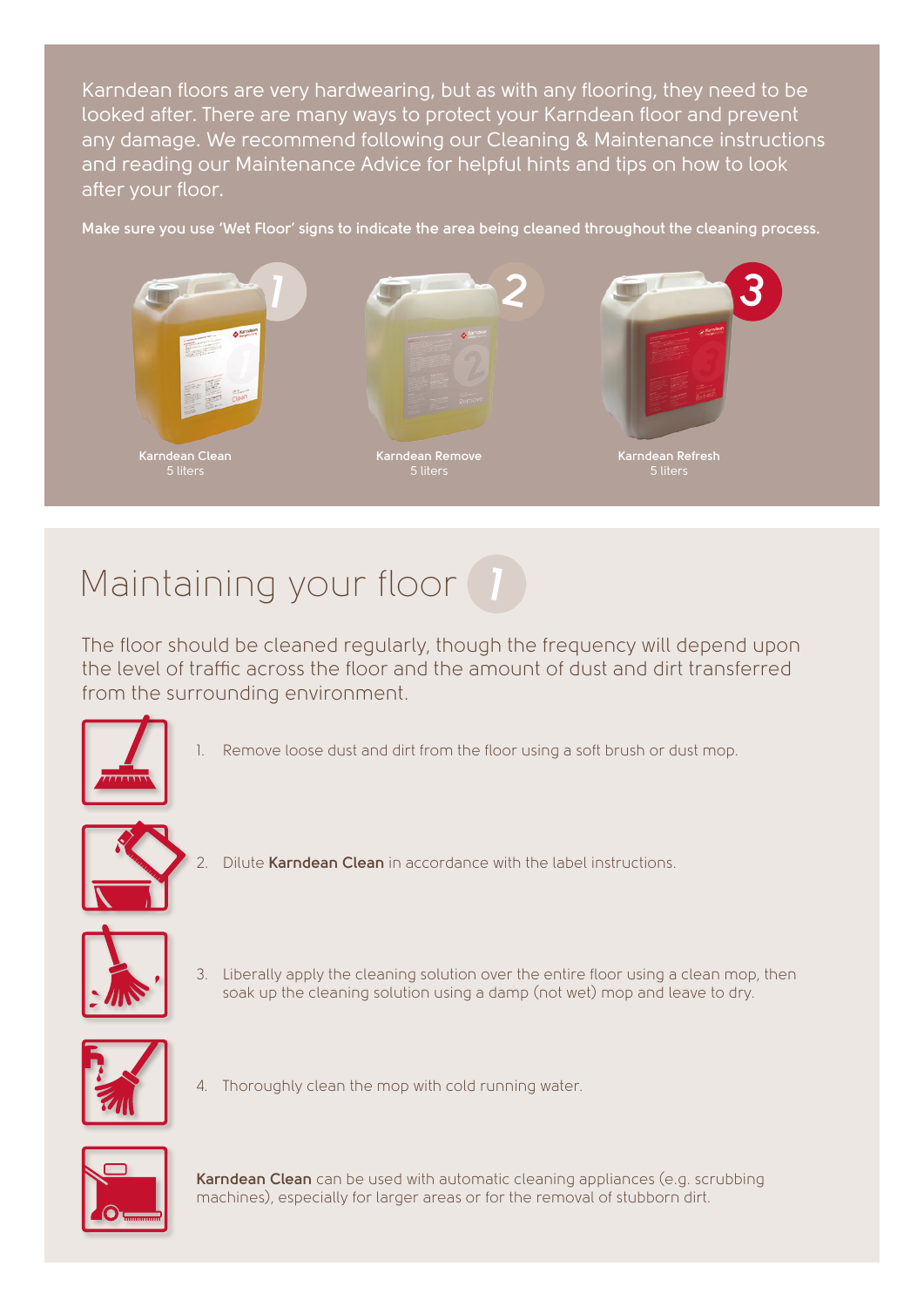

Over time, heavy traffic will wear at the surface of your Karndean floor. To restore your floor, we recommend the use of **Karndean Remove** and **Karndean Commercial Refresh**.

#### Before applying **Karndean Remove**



- 1. Remove all free standing objects from the floor
- 2. Vacuum or clean any entrance matting or rugs and set aside
- 3. Remove loose dust and dirt from the floor using a soft brush or dust mop.

#### Applying **Karndean Remove** using a Rotary Scrubber



- 1. Mix **Karndean Remove** in accordance with the label instructions and pour into rotary scrubber machine.
- Scrub the floor using the rotary scrubber fitted with a red scrubbing pad. For the edges of the floor and hard to reach areas, use a white scrubbing pad fitted to the end of an applicator.

### Applying **Karndean Remove**

using a Mop and Scrubbing Pad



- 1. Mix **Karndean Remove** in accordance with the label instructions.
- 2. Apply cleaning solution to the floor using a mop, working in an area no larger than 16' x 16' at a time.
- 3. Allow the solution to remain on the floor for approximately 10 minutes, not allowing it to dry.
- 4. Scrub the floor using a white scrubbing pad fitted to the end of an applicator.

#### Removal of **Karndean Remove**



- 1. Remove all residue with a wet vacuum or mop, and rinse the floor using clean water.
- 2. After the floor has dried, check all residue has been removed.
- 3. Equipment should be cleaned in cold running water and stored safely.

#### Applying **Karndean Commercial Refresh**

When using Karndean Commercial Refresh, avoid, where possible, strong sunlight and ensure all under floor heating is switched off before starting work.



- 1. Using a lint free mop, apply undiluted **Karndean Commercial Refresh** in a thin even coat using overlapping strokes. Where possible, work parallel to the main light source e.g. window.
- 2. Allow the floor to dry for approximately 30 minutes.
- 3. Apply a second coat of **Karndean Commercial Refresh**, working in the opposite direction to the first coat.
- 4. Allow the floor to dry for at least six hours, or preferably overnight.
- 5. Thoroughly clean the mop with cold running water.